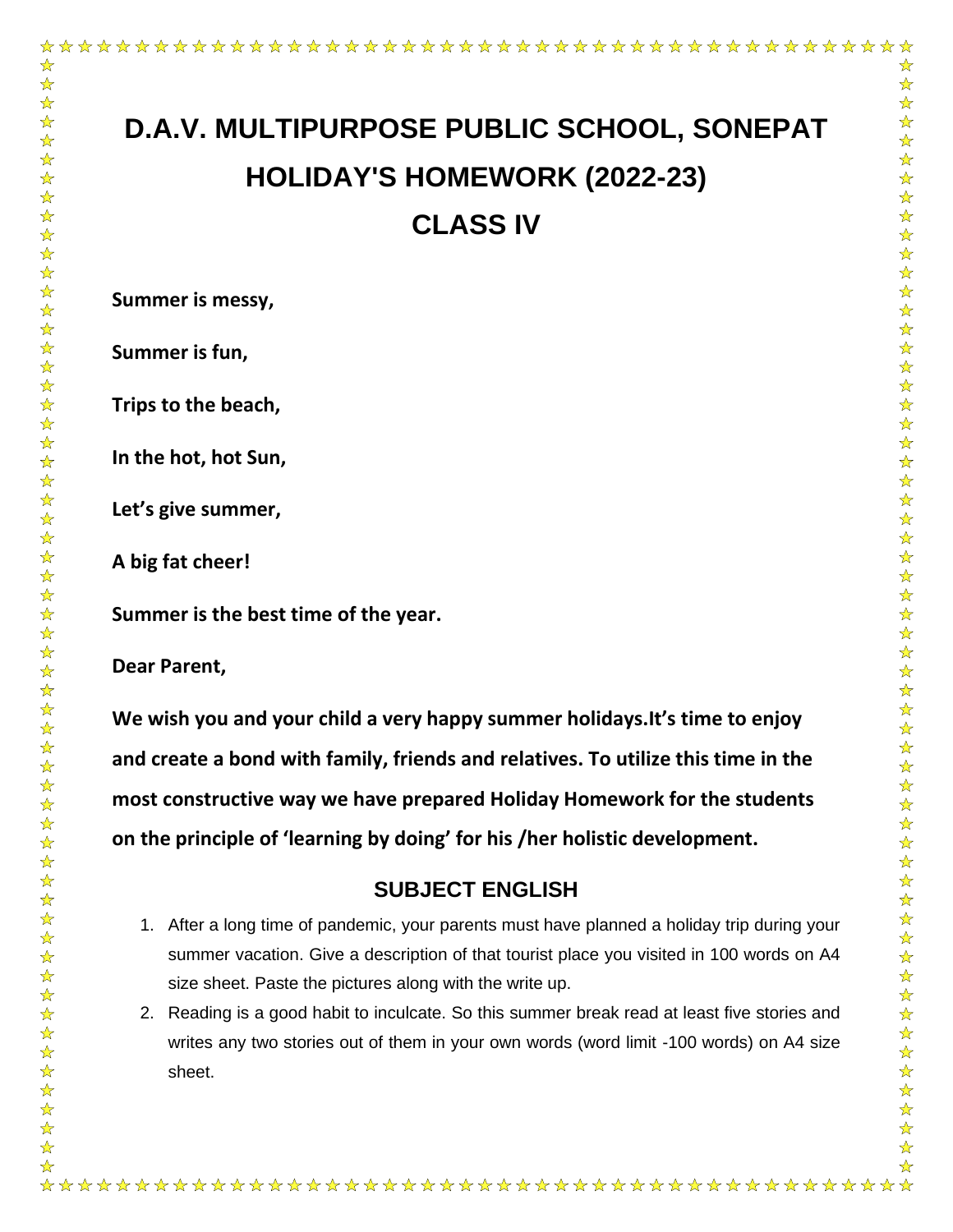|                                                                                                 | ☆                                                   |
|-------------------------------------------------------------------------------------------------|-----------------------------------------------------|
|                                                                                                 | $\frac{1}{\sqrt{2}}$<br>$\frac{1}{\sqrt{2}}$        |
| Write the meanings of 20 new words you learnt through stories and use them in your              | $\frac{1}{\sqrt{2}}$<br>$\frac{1}{\sqrt{2}}$        |
| own sentences. (on A4 size sheet)                                                               | $\frac{1}{\sqrt{2}}$                                |
| 3. Write 10 pages of English writing in a very beautiful handwriting in H.H.W. notebook.        | ☆<br>☆                                              |
| 4. Activity of Naming words. (Do on A4 size sheet)                                              | $\frac{1}{\sqrt{2}}$                                |
| Common and Proper Nouns<br>tame a person, place, or thing. They a<br>acts with a control latter | $\frac{1}{\sqrt{2}}$<br>$\frac{1}{\sqrt{2}}$        |
| Proper Noun                                                                                     | $\frac{1}{\sqrt{2}}$<br>$\frac{1}{\sqrt{2}}$        |
| estauron<br>eache                                                                               | $\frac{1}{\sqrt{2}}$                                |
| movie<br>boy                                                                                    | $\frac{1}{\sqrt{2}}$<br>$\frac{1}{\sqrt{2}}$        |
| dog                                                                                             | $\frac{1}{\sqrt{2}}$                                |
| Complete the following pages of BBC Compacta<br>5.                                              | $\frac{1}{\sqrt{2}}$<br>$\frac{1}{\sqrt{2}}$        |
| Pages 4 to 15 (Reading Section)                                                                 | $\frac{1}{\sqrt{2}}$                                |
| Pages 103 to 132                                                                                | $\frac{1}{\sqrt{2}}$<br>$\frac{1}{\sqrt{2}}$        |
| (Grammar Section)                                                                               | $\frac{1}{\sqrt{2}}$<br>$\frac{1}{\sqrt{2}}$        |
|                                                                                                 | $\frac{1}{\sqrt{2}}$                                |
| <b>SUBJECT</b> - हिंदी                                                                          | $\frac{1}{\sqrt{2}}$<br>$\frac{1}{\sqrt{2}}$        |
|                                                                                                 | ☆                                                   |
| प <u>रियोजनाकार्य</u>                                                                           | ☆<br>$\frac{1}{\sqrt{2}}$                           |
| (1) 19 जून पितृ दिवस के अवसर पर अपने पिताजी के लिए कागज का एक सुंदर बैग बनाकर उन्हें            | ☆<br>☆                                              |
|                                                                                                 | ☆<br>$\frac{1}{\sqrt{2}}$                           |
| उपहार केरूप में दीजिए।                                                                          | ☆                                                   |
| (2) रोल नंबर 1से17 विलोम शब्द चक्र                                                              | ☆<br>☆                                              |
| https://youtu.be/m0tVxYEabDo                                                                    | $\frac{1}{\sqrt{2}}$<br>$\frac{1}{\mathbf{k}}$      |
|                                                                                                 | $\frac{1}{\sqrt{2}}$                                |
| रोल नंबर 18 से 34पर्यायवाची शब्द                                                                | $\frac{1}{\mathbf{k}}$<br>$\frac{\lambda}{\lambda}$ |
|                                                                                                 | $\frac{1}{\sqrt{2}}$                                |
| https://youtu.be/J9AAEN8bGWU                                                                    | $\frac{\lambda}{\lambda}$<br>$\frac{1}{\sqrt{2}}$   |
| <u>दोनों परियोजनाकार्यों के दस अंक दिए जाएँगे।</u>                                              | $\frac{1}{\sqrt{2}}$                                |
|                                                                                                 | $\frac{1}{\sqrt{2}}$<br>$\frac{1}{\sqrt{2}}$        |
| <u>(1)  पंचतंत्र ,अकबर – बीरबल और तेनाली राम की कहानियाँ पढ़ें।</u>                             | $\frac{\lambda}{\lambda}$<br>$\frac{1}{\sqrt{2}}$   |
| (2) "मेरे अक्षर मोती" नामक 10 पेज़ों की एक पुस्तिका बनाकर 10) सुंदर सुलेख लिखें।                | $\frac{\lambda}{\lambda}$                           |
|                                                                                                 | $\frac{1}{\sqrt{2}}$<br>$\frac{1}{\sqrt{2}}$        |
| समय सीमा : 20 मिनटप्रत्येक पेज़                                                                 | $\frac{1}{\sqrt{2}}$                                |
|                                                                                                 | $\frac{1}{\sqrt{2}}$<br>$\frac{1}{\sqrt{2}}$        |
|                                                                                                 | $\frac{1}{\sqrt{2}}$                                |
|                                                                                                 | $\frac{1}{\sqrt{2}}$<br>$\frac{1}{\sqrt{2}}$        |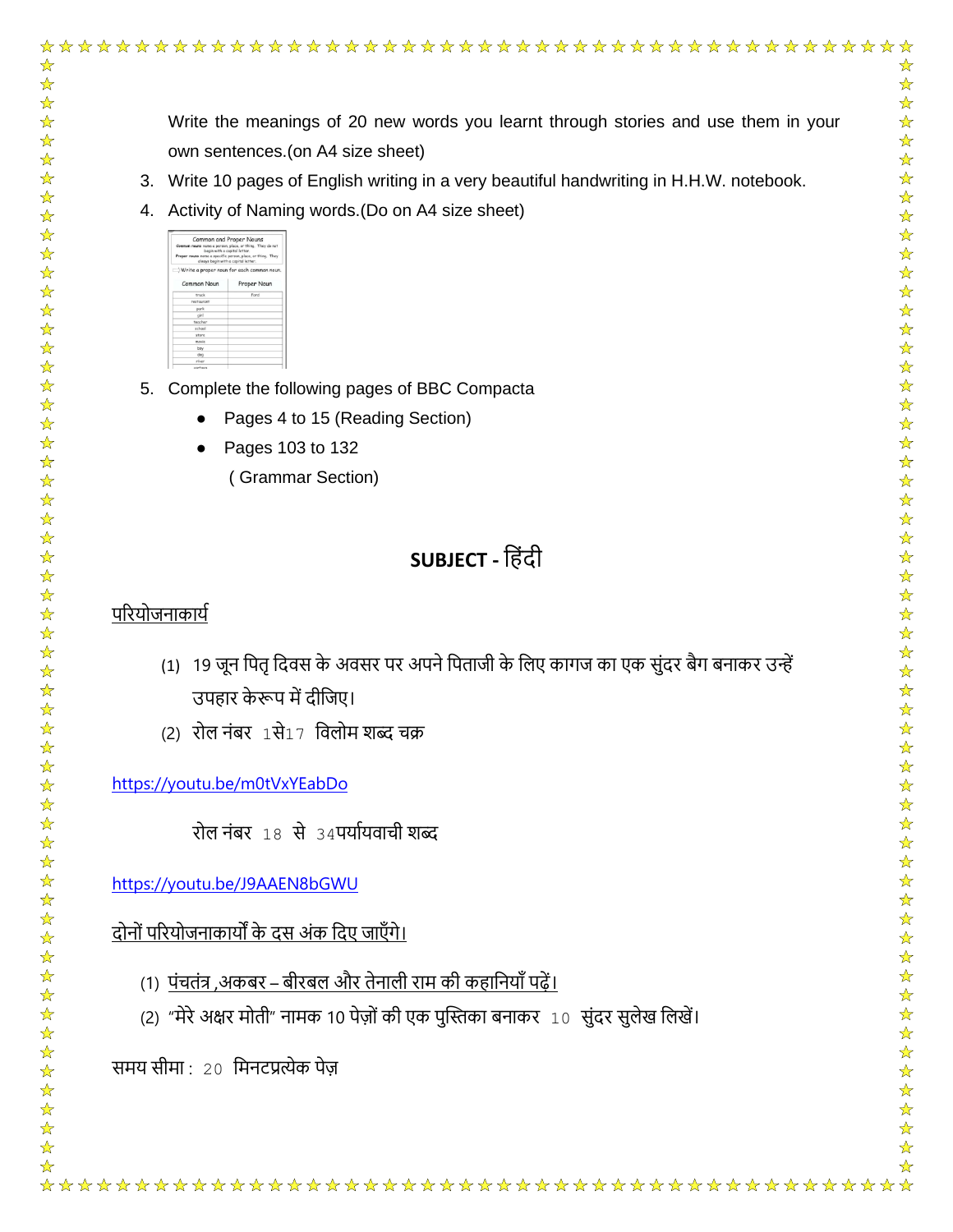(3) कक्षा में करवाया गया कार्य याद कीजिए।

## **SUBJECT - MATHEMATICS**

☆  $\frac{1}{N}$ 

 $\frac{1}{\sqrt{2}}$ 

 $\frac{1}{\mathcal{N}}$ 

☆☆☆☆☆☆☆☆☆☆☆☆☆☆☆

琴琴琴

55.

公众公众公

 $\frac{1}{\mathcal{N}}$ 

 $\frac{1}{\sqrt{2}}$ 

 $\frac{1}{\sqrt{2}}$ 

 $\frac{1}{\mathbf{k}^2}$ 

琴琴

 $\frac{1}{\sqrt{2}}$ 

卒

2222

 $\frac{\lambda}{\lambda}$ 

54 54

琴琴琴

 $\frac{1}{\sqrt{2}}$ 

华华华

작 차

 $\frac{\lambda}{\lambda}$  $\frac{1}{\sqrt{2}}$ 

公众公众公

☆

**Project 1** : Rolling Calculator

Take help from this video

<https://youtu.be/nOhNQ7DYMhQ>



#### **Project 2** Maths working model : Tables wheel

Take help from this video.

<https://youtu.be/AevHNInx8HE>

Roll No. 1 to 16 – Tables 2 to 10

Roll No. 17 to 34 – Tables 11 to 20

#### **Both Projects carry 10 marks**.

• Do the following assignment in separate Holidays Home work notebook.

### **MATHS ASSIGNMENT**

1. The period of the digit in 7, 54,136 is ten thousand.

2. The smallest 6-digit number is  $\qquad \qquad$ .

3. The sum of place value of 6 and 4 in the number 6,34,501 is \_\_\_\_\_\_\_\_\_\_\_\_.

4. 7× 1,00,000+ 5×10,000+1×1,000+6×100+9×1=\_\_\_\_\_\_\_\_\_\_.

5. One hundred=\_\_\_\_\_\_\_\_\_\_\_tens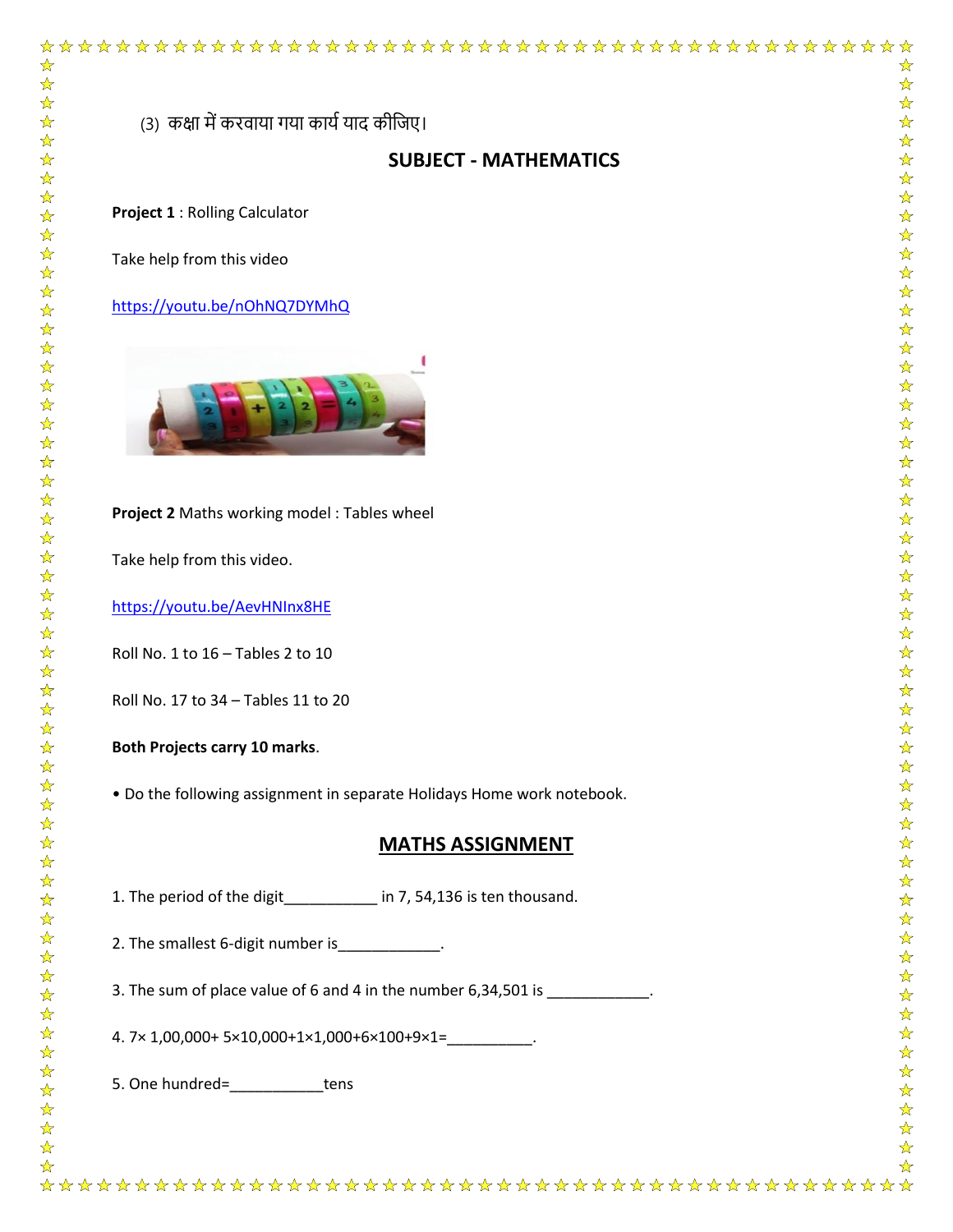| 6. 1 Lakh= thousands                                                                                      |
|-----------------------------------------------------------------------------------------------------------|
| 7. The smallest 6 digit numeral by using the digits 3,6,4,1,2,0 only once is ______________.              |
| $8.400+500+100+200=$                                                                                      |
| $9.45,897 - 45,897$                                                                                       |
| 10. The numbers which we add are called                                                                   |
| 11. The number to be subtracted is called _________.                                                      |
| 12. Answer of subtraction is called_____________.                                                         |
| 13. Answer of addition is called____________.                                                             |
| 14. If 0 is added to a number then the sum is the_________.                                               |
| $15.43,654 + 321 +$ = 321+789 + 43,654                                                                    |
| $16.9,000. - 3,000 - 1,000 =$                                                                             |
| 17. The product of any number and zero is ___________.                                                    |
| 18. If $45 \times 10 \times 2 = 900$ then $2 \times 10 \times 45 =$                                       |
| 19. Number Name for 8,34,017 is                                                                           |
| 20. Write the Period, Place and Place Value of 5 in 6,50,875.                                             |
| 21. Arrange and add 1,45,675; 7,42,340 and 65,765                                                         |
| 22. Subtract and check the answer 16,327 from 98,000                                                      |
| 23. John needs at least 52,000 points to go to second level in a video game. He has only 39,254 points in |
| the first level. How many more points does he need to qualify for second level?                           |
| 24. Compare the place value of the digit 6 in numeral 7,60,560.                                           |
| 25. In the society library, there are 3,98,456 old books. The management decided to add 67,876 new        |
| books. How many books will be there in library?                                                           |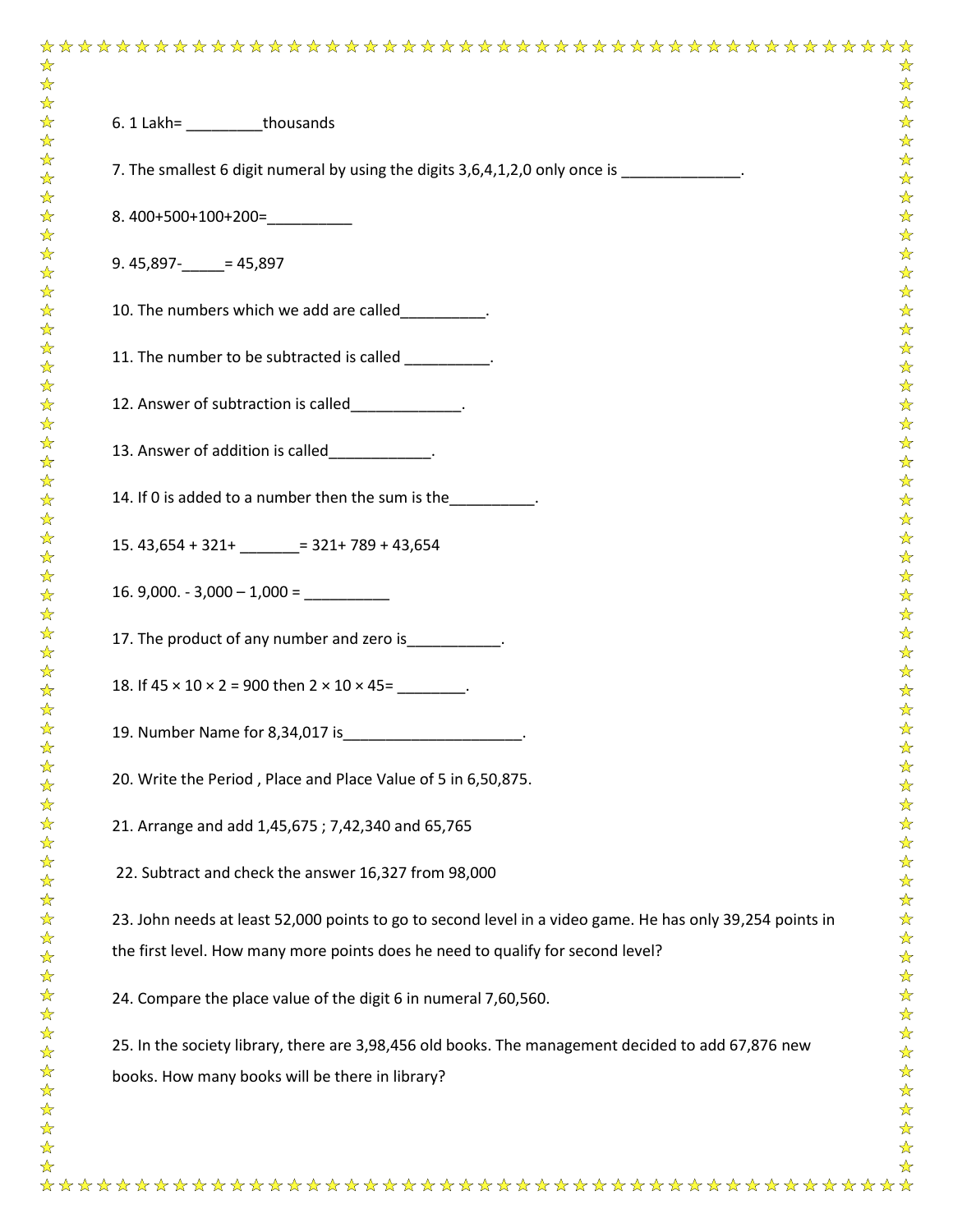• **Practice the syllabus done in the class in rough notebook.** 

**• Learn Tables 2 to 15.**

## **SUBJECT - SCIENCE**

#### **1.Denture making**

Take some clay and few peeled peanuts. Roll the clay into the shape of jaw and place the peanuts the way your teeth are arranged on the jaws.

Colour the flat teeth, pointed teeth and broad and grooved teeth in different colours. Do not forget to give proper shape to the peanuts.

#### **2.Collage making**

Make a **collage** showing commonly found flora(plant life) of Haryana and Telangana.

**3.Revise all the work done in class.**

#### **SUBJECT - SOCIAL SCIENCE**

1.On a political map of India locate ,colour and label the following states.

• Maharashtra • Gujarat • Tamilnadu • Karnataka • Kerala • Andhra Pradesh • Delhi • Uttar Pradesh • Jammu and Kashmir • Assam

2. Prepare a model of an ideal home showing important features necessary for home.

3. Learn all the chapters done in class.

## **SUBJECT - GENERAL KNOWLEDGE**

1.Read two stories written by Pandit Vishnu Sharma . Write names of the stories and values which

you have learnt from those stories on a A-4 size sheet.

2. Every planet has its own adjective which describes the planet as per their size, colour ,quality etc.

Make a chart depicting the adjectives of each planet with their pictures.

☆☆☆☆☆☆☆☆☆☆☆☆☆☆☆☆☆

计公众

 $\frac{1}{\sqrt{2}}$ 

计计划

 $\frac{1}{\sqrt{2}}$ 

 $\frac{1}{\mathbf{k}^2}$ 

 $\frac{\lambda}{\lambda}$ 

 $\frac{1}{\sqrt{2}}$ 

 $\frac{1}{\sqrt{2}}$ 

 $\frac{1}{\sqrt{2}}$  $\frac{1}{\sqrt{2}}$ 

 $\frac{1}{\mathbf{k}}$ 

 $\frac{\lambda}{\lambda}$ 

 $\frac{1}{\sqrt{2}}$ 

 $\frac{\lambda}{\lambda}$ 

24

 $\frac{1}{2}$ 

24

计公众

 $\frac{1}{\sqrt{2}}$ 

 $\frac{1}{\sqrt{2}}$ 

 $\frac{1}{\sqrt{2}}$ 

 $\frac{1}{\sqrt{2}}$ 

冷冷

 $\frac{1}{\sqrt{2}}$  $\frac{1}{\sqrt{2}}$ 

\*\*\*\*\*\*

 $\frac{1}{\sqrt{2}}$